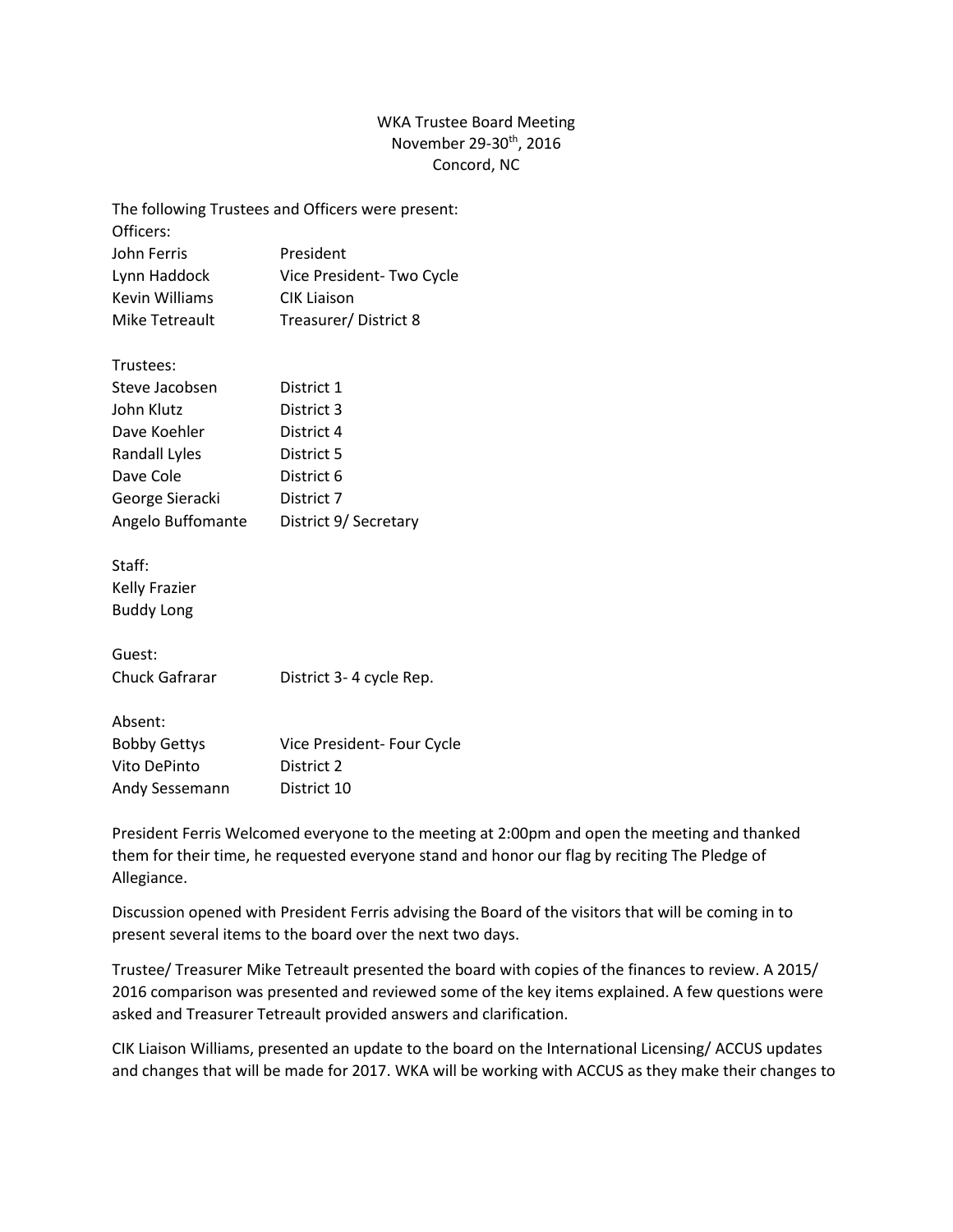move the international licensing application process back in their house. Liaison Williams will also be working with Marie here at the WKA to help make that paper work transition process run smoothly.

A Daytona Kartweek update was presented by Buddy Long. Buddy indicated that Patty and Todd with Goldspeed USA has been great to work with, a lot of conversations and phone calls going back and forth, they have been very easy to work with. The Maxxis HT3-900 Pink Tire will be the tire used.

We are also pleased to have Ultra Maxx back as a sponsor and are in talks with other sponsors coming back on board for Daytona Kartweek.

Troy Duncan from the Tri State Series, has been overwhelmed with questions from racers and has indicated that he feels his series racers will have a very good turn out and show of participation.

Confirmation that the Daytona Dirt Pre-entries deadline is Dec. 14<sup>th</sup>. Pre-Entries must be received in the WKA by Dec. 14<sup>th</sup> for the discounted pre-entry price to apply.

Buddy advised he continues to work with the track regarding the dust issues from last year and feels that the track is addressing those issues and are working to resolve that issue.

Garage rentals are almost sold out for the Road Race event, only a handful are remaining. Entries continue to come in the office daily and pre-entry deadline for Road Race is also Dec.  $14<sup>th</sup>$ .

Staffing for Daytona Kartweek is completed and in place, Travel arrangements are completed for staffing.

Clarification was addressed the Kid Karts will not be running at Daytona due to daylight time constraints.

2017 Gold Cup conversation began by Treasurer Tetreault and the board. Several options were discussed, such as Tracks/ venues: Jacksonville, Thompson, Norway and Kershaw.

Gold Cup Series having a 4 race deal, counting 6 of 8 races and having 8 point scoring rounds and having a National Points Champion, trophies versus number plates as awards, over all weekends winner versus individual race winners for awards purposes, the series having 4 standalone events, naming of those events and securing local sponsorships for local events.

The board decided the layout for the Gold Cup Series will be as follows:

- 4 stand alone races with individual awards per race
- Points will be kept for #1 plate for National Points Champion
- Best 6 rounds of 8 will be calculated
- 35 bonus points for running 3 events
- 15 additional points for running 4 events
- Trophies and awards for over all weekend winners (top 3)
- Gold Cup Trophy for  $1^{st}$  place, plaques for  $2^{nd}$  and  $3^{rd}$  place.

Discussed of Gold Cup continued regarding pricing: Maintain \$85 pre entry fee per National Class, \$15 additional at track Practice fee for National Class: \$65 pre entry, additional \$10 at track \$50 pre entry fee for Kid Karts, \$15 additional at track \$50 practice fee for Kid Karts, additional \$10 at track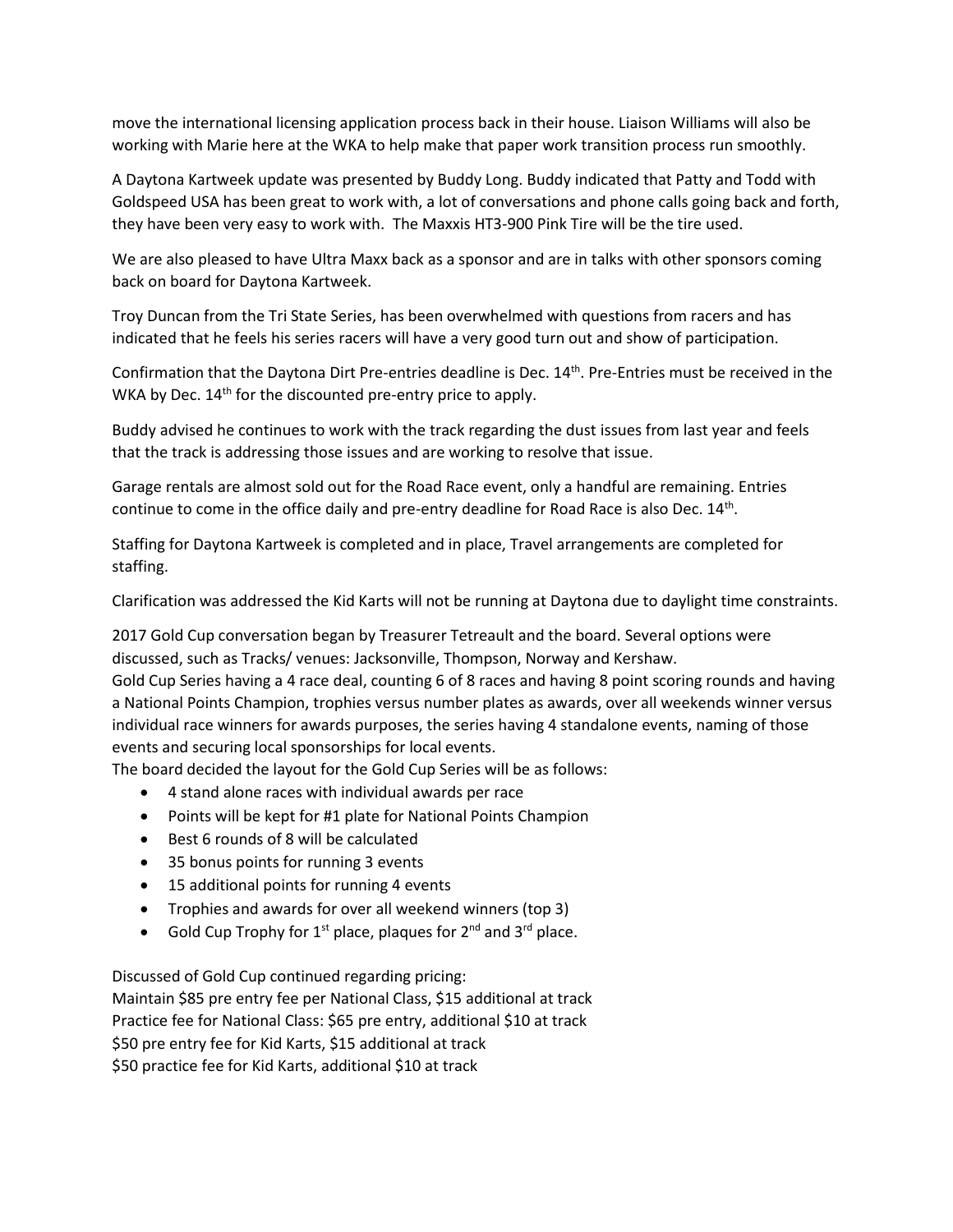Naming of events were discussed and to be determined based on track location, an example was given such as Southeast Showdown, and everyone seemed to like and agree upon the idea.

Buddy was asked to send out a Pit Board as soon as we can to clarify the CIK bodywork for Gold Cup.

Gold Cup dates are pending, but the idea was thrown out for the start and end of the season: First race possibly to be Jacksonville Florida. Last race of the season to be Kershaw (date to be determined)

Also discussed for Gold Cup was creating a Timeline schedule for the weekend, advising when the racers should be on the grid and allowing those at home watching on Race Monitor a better time frame of the races. All agreed that this would be nice to have and will work on this to be available for the 2017 season.

Guest Larry Preston with RaceDay made a presentation of what his company could offer WKA in terms of online registration.

Kelly presented to the board a request from one of our members to possibly allow Military Discounts for our Membership fees. A motion was presented by S. Jacobsen to approve a 50% discount to Veterans and Active Duty military on Annual Memberships with proof of proper military id/ paperwork (required) Seconded by G. Sieracki. Copposed: zero Motion passes

The board requested the status of the Bridgestone contract be clarified. President Ferris advised the board that Keith Freber with Bridgestone has exercised their option to extend their contract with WKA until Dec. 31, 2019. In 2020 will be open for tire bids for Gold Cup and Man Cup series.

The Board was presented with paper work/ protest packages for review for L. Fenderson and JP Southern protests that will be discussed and presented tomorrow. The board was asked to please review this information prior to tomorrows presentation and discussion. These appeals are two separate appeals and to be discussed and reviewed separately.

Review of rule 312.7 was discussed by L. Haddock, requesting to remove minimum flex length for IR-2 spec pipe due to elimination of weight break after consolidation of controlled and controlled spec classes.

Motion was made by D. Cole to change the wording of rule 312.7 to read "Any WKA approved pipe. All engines- 1.75" header." Seconded by: J. Klutz opposed zero motion carries

G. Sieracki presented to the board ideas and suggestions of updating and improving our current Master Track Program benefit package. A committee has been working on this package for several months and after compiling data has presented several ideas and suggestions to the board for review. The package will be ready for completion once the final numbers come back from out insurance carriers what we can actual do for them and provide to them for being a Master track. Discussion to continue once we received cost back from insurance company.

11/29/16, 9:29 pm meeting adjourned, to resume again 9:00am 11/30/2016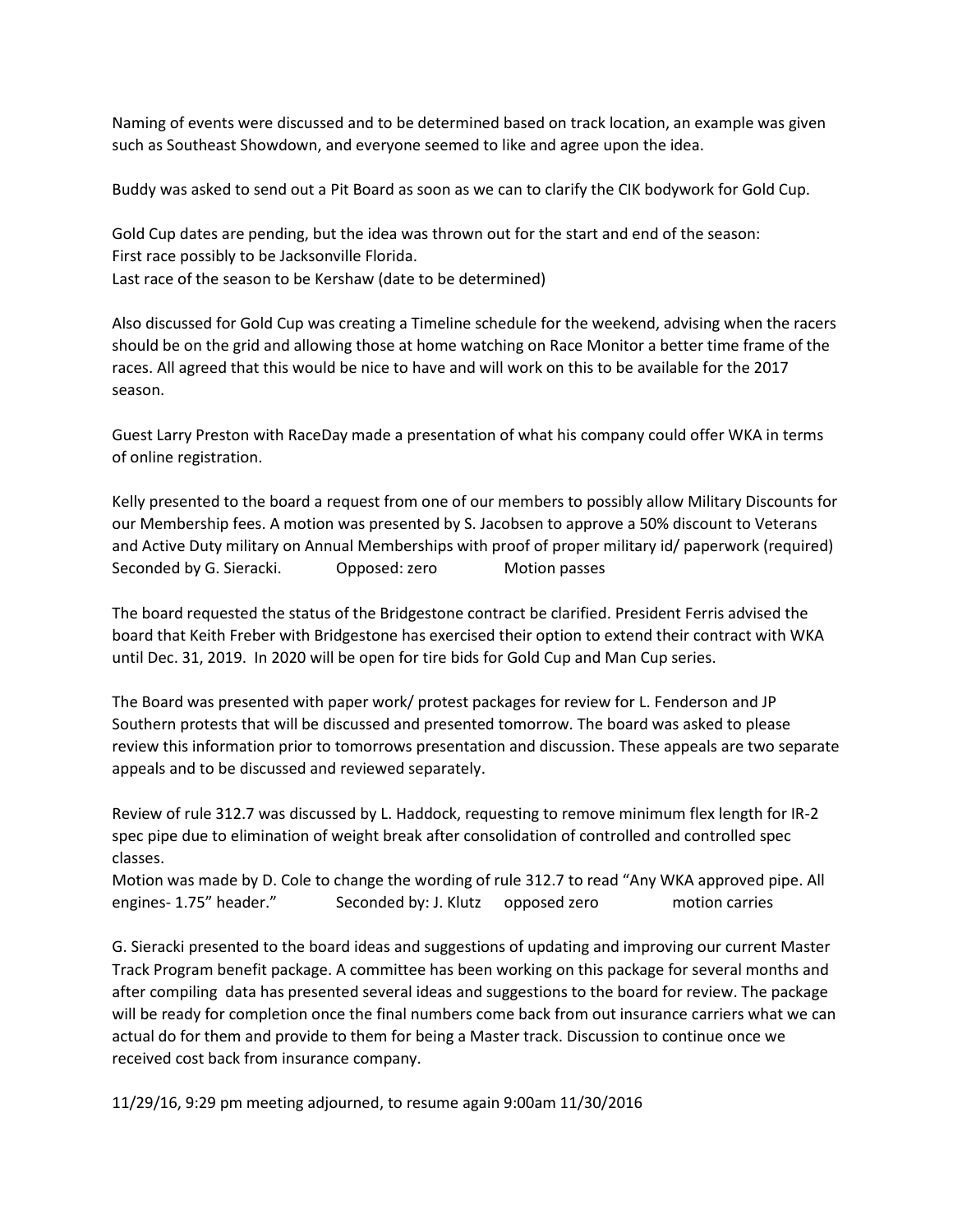## 11/30/16 8:55 am

President Ferris welcomed everyone back for continuation of the board meeting. Provided a brief outline for today's meeting, advising of guest speakers that are scheduled to come in.

Mr. Fenderson joined the meeting to present his protest on behalf of his son regarding to 50 bonus points assigned to those attending all 10 events for the 2016 Manufacturers Cup Series. Mr. Fenderson presented his case as to why the 50 bonus points should not have been awarded to the 2016 Manufacturers Cup series, a few board members had a few questions. Once the protest was completed and the questions were answered, President Ferris advised Mr. Fenderson that the board would review and discuss his protest and a decision would be made and he would be notified.

Motion made by D. Koehler to deny for L. Fenderson Seconded by A. Buffomante 1 abstention 7 in favor Motion passes

President Ferris advised the board he will be contacting the Ferderson's of the boards decision via certified letter.

Trustee D. Cole presented to the board the protest submitted by JP Southern, that had been given to them the day before to review. The appeal was regarding the 50 bonus points given in the 2016 Manufactures Cup series to those racers who attended all Manufacturers Cup races in 2016. Motion was made by A. Buffomante to deny the protest for JP Southern. Seconded by J. Klutz 1 abstention 7 in favor Motion passes

President Ferris advised the board he will be contacting JP Southern of the boards decision via certified letter.

Jacobsen asked for clarification on how Members were notified on changes, updates, membership renewals ect. There are several means of notifications WKA uses, Standard mail, emails, Facebook, Pit Boards, Tech Manuals, and Board meeting minutes.

When a new member joins WKA and they provide a valid email address they are then signed up to receive our Pit Boards.

The board discussed dates for their three annual face to face meeting that are required by the by laws. May 22<sup>nd</sup> and 23<sup>rd</sup>, August 28<sup>th</sup>, and October 16<sup>th</sup> and 17<sup>th</sup>, 2016

The annual Membership meeting will be held the morning of October 16<sup>th</sup> 2017 at the WKA office and will be added to the National Calendar

L. Haddock asked the board to set a drop dead date for Tech Manual updates and rule changes to be in and ready for submission. All Committees should have their Tech Manual updates in NO LATER than August  $1<sup>st</sup>$ , 2017.

This insures that all needed Tech Updates and rule changes are submitted to the printer and added to the Tech Manual in a timely manner.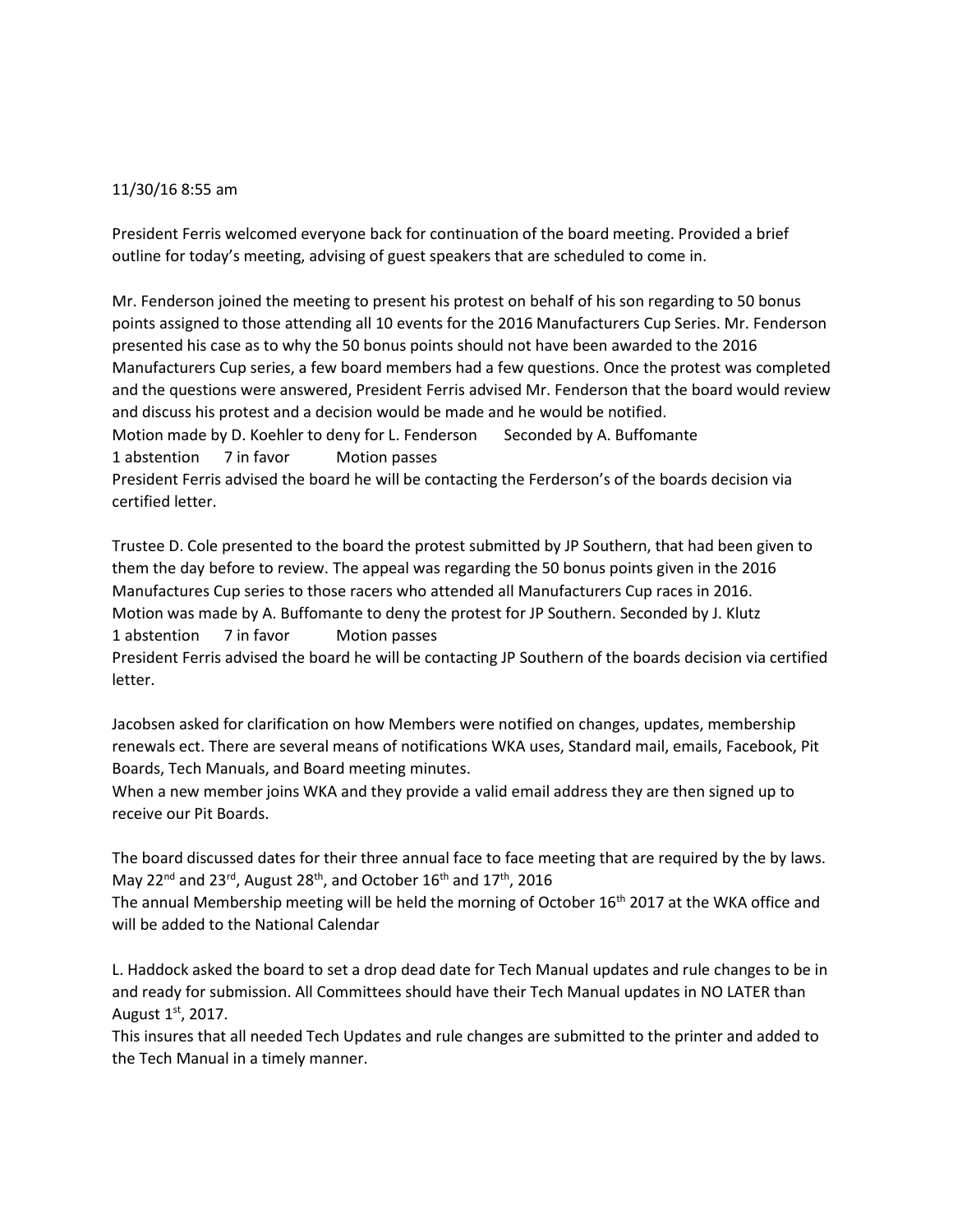The track package discussion was continued by G. Sieracki. The insurance company provided us with cost associated with the wrist bands. The track package will be updated and completed, in order to present options to the tracks.

President Ferris gave an update on the Purdue Grand Prix race that will be held on May 16<sup>th</sup> & 17<sup>th</sup>, 2017. Purdue would like us to provide them with a Race Director, Flagman and Technical advisor.

L. Haddock expressed concerns about the X 30 Junior Man Cup class safety. They are currently running at the same speeds as the X 30 Sr. Class. The recommendation to introduce a smaller header and C Compound tires. This will slow the class down a little in order for them to gain better kart control and experience.

Motion made by D. Cole to change the X30 Jr to a smaller header, no second, discussion continues. The board decided that this is something that should be reviewed for the 2018 season and tabled at this time.

G. Sieracki presented to the board an example of a sponsorship informational package. The package included different sponsorship levels, what was included in each level and cost associated with each level. The package can be modified to fit each racing series and would be available to each renewing and potential new sponsor. This is an option the board would like to explore more and pull together pricing and continue to tweak.

A motion was made by D. Koehler to rescind slide change in Sportsman Pro Gas and Muffler change in Senior Pro Gas from Sept 13<sup>th</sup>, 2016 minutes in order to accommodate from previous rule freeze. Seconded by D. Cole opposed: zero motion passes

D. Koehler made a motion in order to enhance participation in the classes of Sportsman Pro Gas and Senior Pro Gas . Motion to rescind rule freeze regarding Pro Gas engine rules in Gold Cup made in March 6-7,2015 and reflected in the minutes . Seconded by D. Cole opposed: zero motion passes

Motion made by D. Koehler, for Sportsman Pro Gas: Engine: Briggs and Stratton Pro Gas Animal engines with green slide and locking cap (#555740—0.490") Seconded by D. Cole opposed: zero motion passes

Motion by D. Koehler, for Senior Pro Gas- Muffler: RLV #4106—B91MO Seconded by D. Cole **Opposed: zero** motion passes

Jacobsen requested an update on the status of the lifetime memberships applications that were sent out in March 2016 requesting all lifetime members complete the application in order to keep their lifetime memberships active. Out of the 89 lifetime membership applications that were sent out, 28 did not respond and 61 choose to renew and update their information.

Motion was made by Jacobsen based on Lifetime Memberships sent out to all lifetime members in March 2016, of those who responded, their lifetime memberships will be updated.

Seconded by Sieracki opposed: zero motion passes